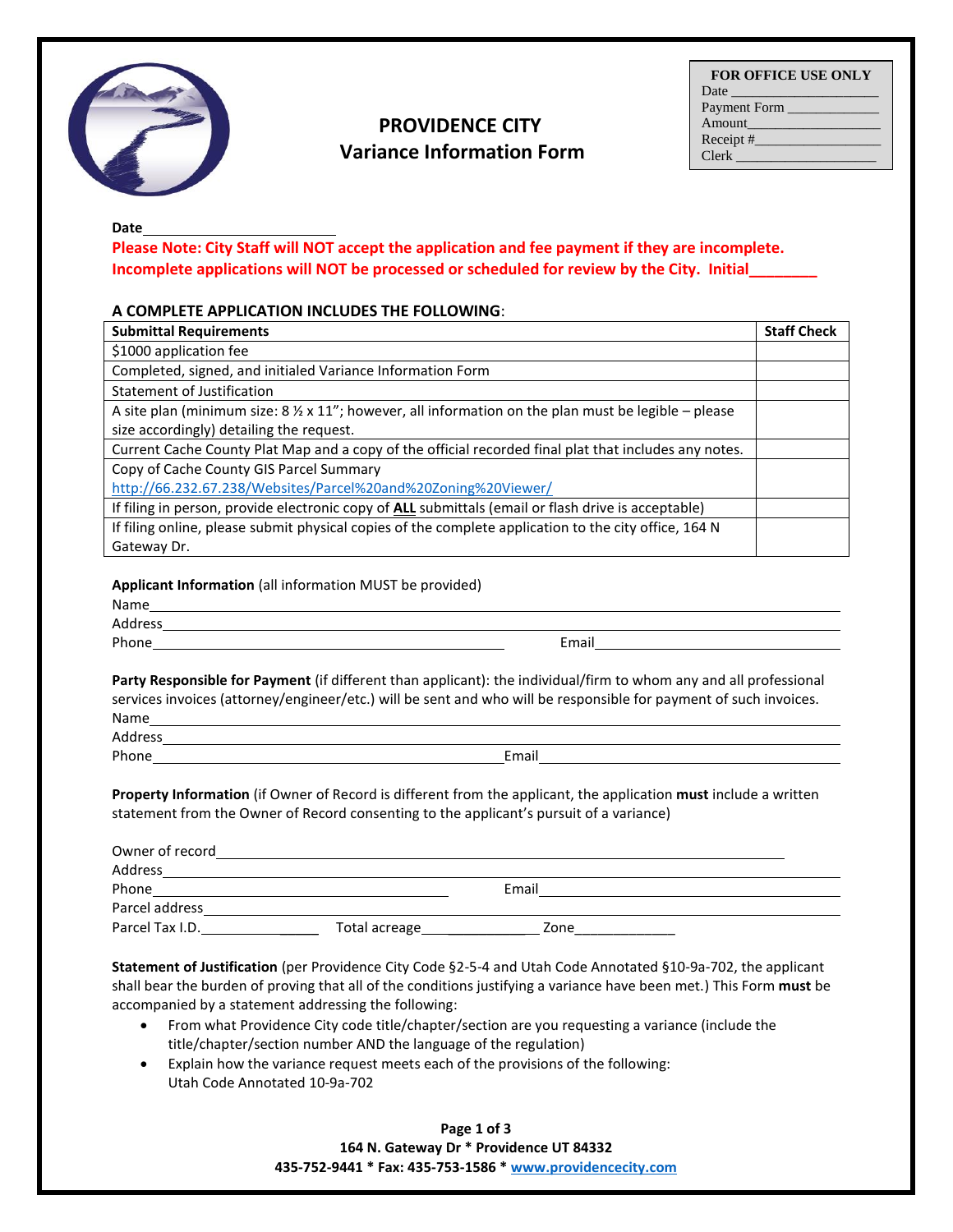- 1. Any person or entity desiring a waiver or modification of the requirements of a land use ordinance as applied to a parcel of property that he owns, leases, or in which he holds some other beneficial interest may apply to the applicable appeal authority for a variance from the terms of the ordinance.
- 2.
- a. The appeal authority may grant a variance only if:
	- i. literal enforcement of the ordinance would cause an unreasonable hardship for the applicant that is not necessary to carry out the general purpose of the land use ordinances;
	- ii. there are special circumstances attached to the property that do not generally apply to other properties in the same zone;
	- iii. granting the variance is essential to the enjoyment of a substantial property right possessed by other property in the same zone;
	- iv. the variance will not substantially affect the general plan and will not be contrary to the public interest; and
	- v. the spirit of the land use ordinance is observed and substantial justice done.
- b.

i. In determining whether or not enforcement of the land use ordinance would cause unreasonable hardship under Subsection (2)(a), the appeal authority may not find an unreasonable hardship unless the alleged hardship:

- 1. is located on or associated with the property for which the variance is sought; and
- 2. comes from circumstances peculiar to the property, not from conditions that are general to the neighborhood.
- ii. In determining whether or not enforcement of the land use ordinance would cause unreasonable hardship under Subsection (2)(a), the appeal authority may not find an unreasonable hardship if the hardship is self-imposed or economic.
- c. In determining whether or not there are special circumstances attached to the property under Subsection (2)(a), the appeal authority may find that special circumstances exist only if the special circumstances:
	- i. relate to the hardship complained of; and
	- ii. deprive the property of privileges granted to other properties in the same zone.
- 3. The applicant shall bear the burden of proving that all of the conditions justifying a variance have been met.
- 4. Variances run with the land.
- 5. The appeal authority may not grant a use variance.
- 6. In granting a variance, the appeal authority may impose additional requirements on the applicant that will:
	- a. mitigate any harmful affects of the variance; or
	- b. serve the purpose of the standard or requirement that is waived or modified.
- In Providence City, the appeal authority to hear variance requests is the Administrative Appeals Hearing Officer. Once the application has been received and reviewed for completeness, City Staff will schedule a meeting with the Administrative Appeals Hearing Officer, which shall be not more than thirty (30) days from the time the application is determined to be complete.

Property owner and contractor shall have responsibility to determine grades, and final placement and elevations of footings/foundations. Property owner and contractor shall be responsible for compliance with all state, national and local building codes and ordinances. Initial \_\_\_\_\_\_\_\_\_\_\_ Name